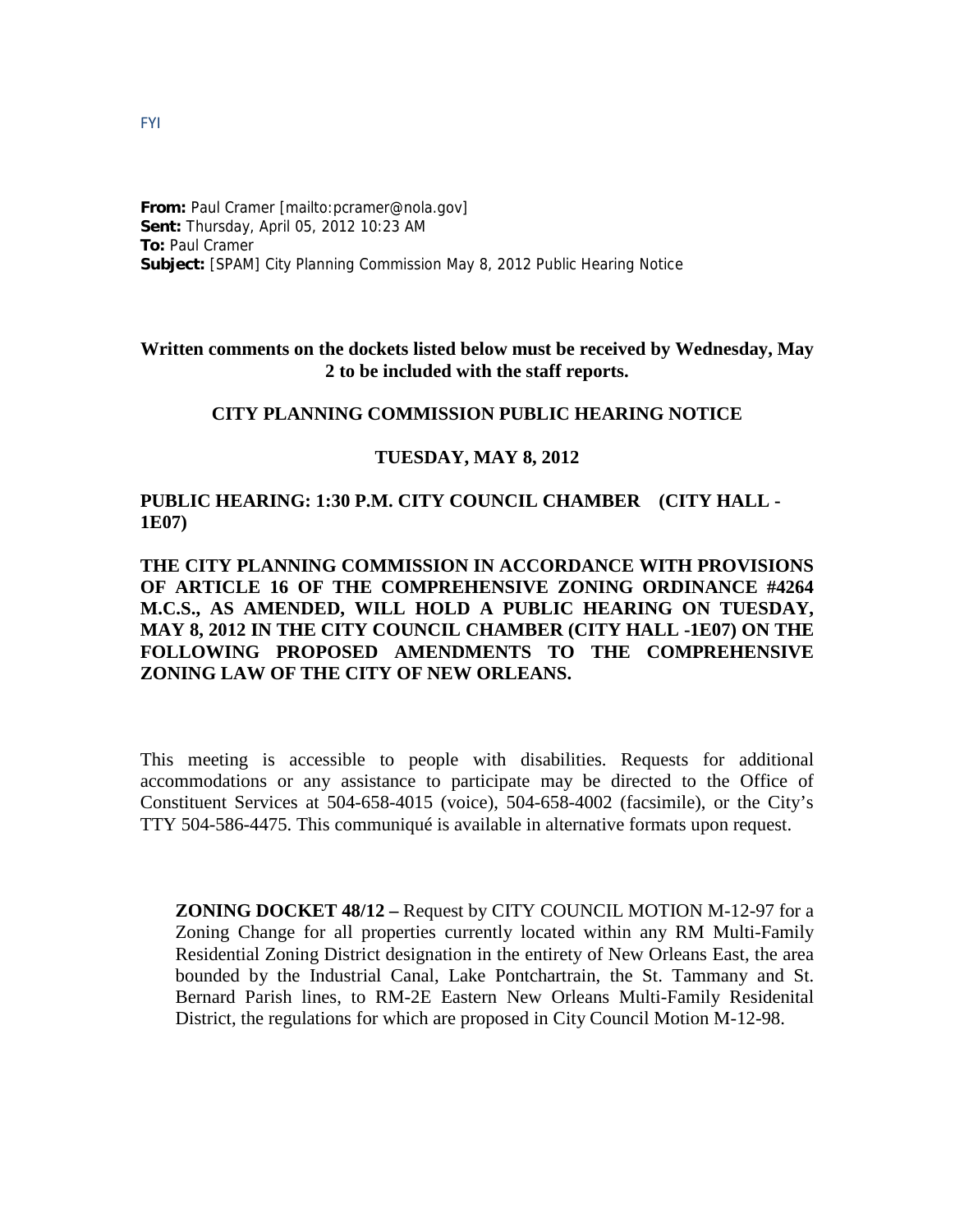**ZONING DOCKET 49/12 –** Request by CITY COUNCIL MOTION M-12-98 to consider an amendment to the text of the Comprehensive Zoning Ordinance, No. 4264 MCS, as amended, to amend **Article 4** *Residential Districts*, to establish the RM-2E Eastern New Orleans Multi-Family Residential District.

**ZONING DOCKET 50/12 –** Request by CITY COUNCIL MOTION M-12-99 to consider an amendment to the text of the Comprehensive Zoning Ordinance, No. 4264 MCS, as amended, to amend **Article 18** *Interim Zoning Districts* to establish a new Interim Zoning District, which shall prohibit the issuance of any permits that are inconsistent with the regulations included in Motion Nos. M-12-97 and M-12-98.

**ZONING DOCKET 51/12 –** Request by JESSIE L. ROSE for a Conditional Use to permit a Bed And Breakfast Historic Home in an RD-3 Two-Family Residential District, on Square 17, Lots Pt. B, A, and Pt. 12, in the Fifth Municipal District, bounded by Pelican Avenue, Verret, Alix and Bermuda Streets. The municipal address is 339-41 VERRET STREET. (ZBM D-14/PD 12)

**ZONING DOCKET 52/12 –** Request by HEBREW REST CEMETERY ASSOCIATION, INC for a Conditional Use to permit the expansion of an existing cemetery in an RM-4 Multi-Family Residential District, on Square 3038, Lots 1, 2 and 4A or 3 and 4, in the Third Municipal District, bounded by Touro, Frenchmen, Mandolin and Pelopidas Streets. The municipal address is 4228 FRENCHMEN STREET. (ZBM D-11/PD 6)

**ZONING DOCKET 53/12 –** Request by 800 LLC for a Conditional Use to permit the sale of alcoholic beverages for consumption on-premises at a standard restaurant in a B-2 Neighborhood Business District, on Square 250, Lot 1, in the Third Municipal District, bounded by Louisa, Dauphine, Burgundy and Clouet Streets. The municipal address is 800 LOUISA STREET. (ZBM D-14/PD 7)

**ZONING DOCKET 54/12 –** Request by DRAGON FIYO, LLC for a Zoning Change from an RD-3 Two-Family Residential District to a B-1A Neighborhood Business District to permit a bicycle shop on Square 358, Lot S or 5 Pts. 14 and 15, in the Second Municipal District, bounded by Orleans Avenue, North White, St. Peter and N. Broad Streets. The municipal address is 2764 ORLEANS AVENUE. (ZBM C-13/PD 4)